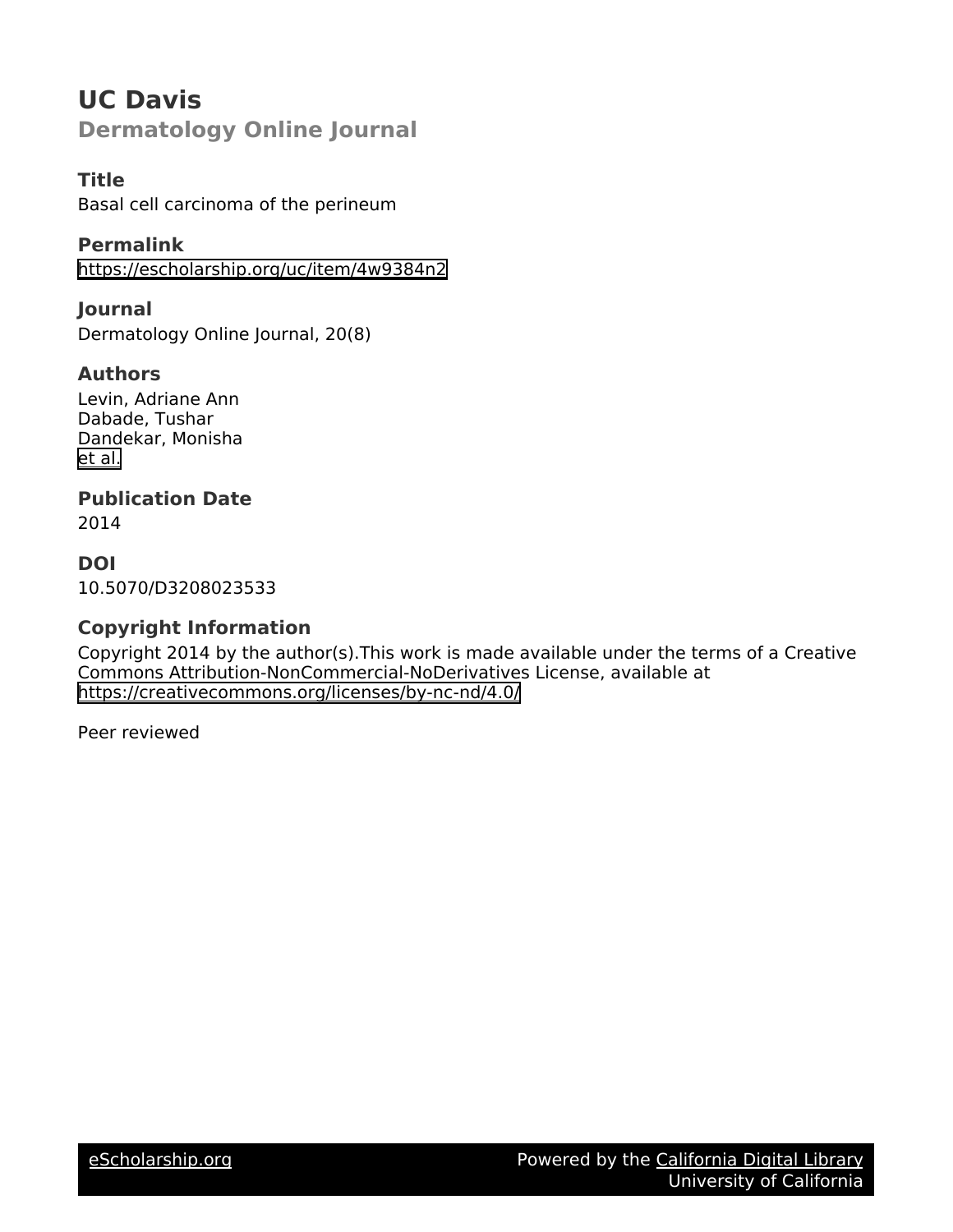## **Volume 20 Number 8 August 2014**

#### **Case Presentation**

**Basal cell carcinoma of the perineum**

**Adriane Ann Levin BA1,2, Tushar Dabade MD1 , Monisha Dandekar MD1 , Gary Rogers MD1 , David Rosmarin**  $MD<sup>1</sup>$ 

**Dermatology Online Journal 20 (8): 9**

**1 Tufts Medical Center, Department of Dermatology**

**2 Boston University School of Medicine**

#### **Correspondence:**

Adriane Ann Levin Tufts Medical Center Department of Dermatology 800 Washington Street Boston, MA 02111 [adriane.levin@gmail.com](mailto:adriane.levin@gmail.com)

# **Abstract**

Basal cell carcinoma (BCC) is the most common nonmelanoma skin cancer. Most BCCs are found on areas of UV-damaged skin, The study of BCCs of sun-protected regions, however, suggests a more complex pathogenesis. We present a case of BCC of the perineum in a man with no previous history of skin cancer. This is the first report of BCC in this region and one of a small body of cases arising on or near the genital and perianal regions.

#### **Keywords: nonmelanoma skin cancer, genitals, groin, Mohs micrographic surgery**

# **Introduction**

Basal cell carcinoma (BCC) is the most common nonmelanoma skin cancer [1] with the nodular variant comprising approximately 50% [2]. Nodular BCCs typically present as rolled pearly pink papules with telangiectasias, occasionally ulcerating. The classic distribution is over the face and neck, which correspond to locations of high UV damage over time. Recent reports of BCCs in non-sun exposed areas suggest a more complex etiology [3]. We present a case of an adult male with a BCC of the perineum and explore the implications of this finding. The perineum is defined as extending anteriorly from the anus to the posterior portion of the external genitalia.

# **Case synopsis**

A 60-year-old man with no personal history of skin cancer presented for evaluation of a brown growth on his perineum that had been present for several months. The lesion was slowly growing and mildly pruritic. His exam revealed a 4 mm exophytic pinkbrown papule (Figure 1). The differential diagnosis included achrocordon, verruca vulgaris, and nonmelanoma skin cancer, such as a squamous cell carcinoma. A shave biopsy was performed, which revealed a basal cell carcinoma, nodular growth pattern, approximating the deep margin (Figure 2). The lesion was definitively treated with Mohs micrographic surgery. Surgery successfully achieved clear margins and the wound was well healed on follow-up.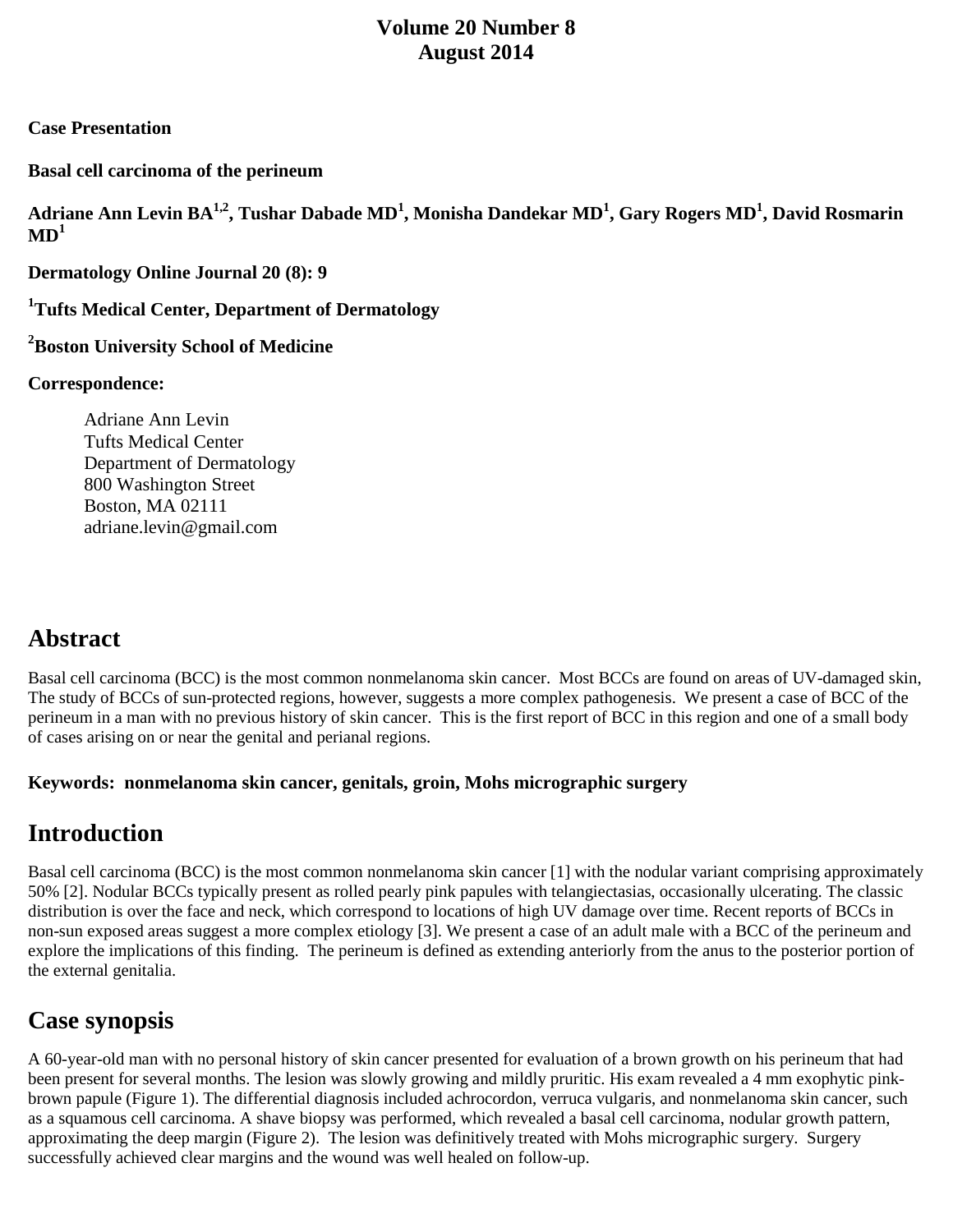

Figure 1. Over the perineum is one 4mm exophytic reddish-brown papule.



**Figure 2.** A:Basal cell carcinoma with a nodular growth pattern (H&E, 40x), B: Classic histology including peripheral palisading and stromal mucin (H&E, 100x)

## **Discussion**

This report presents a rare case of BCC of the perineum. One case report described a patient with BCNS with polypoid BCCs of the perineum, which clinically resembled achrochordons [4], much as did the lesion in our patient. A different case report described patients with BCCs that appeared achrochordon-like, although they were not located on or near the genitals [5].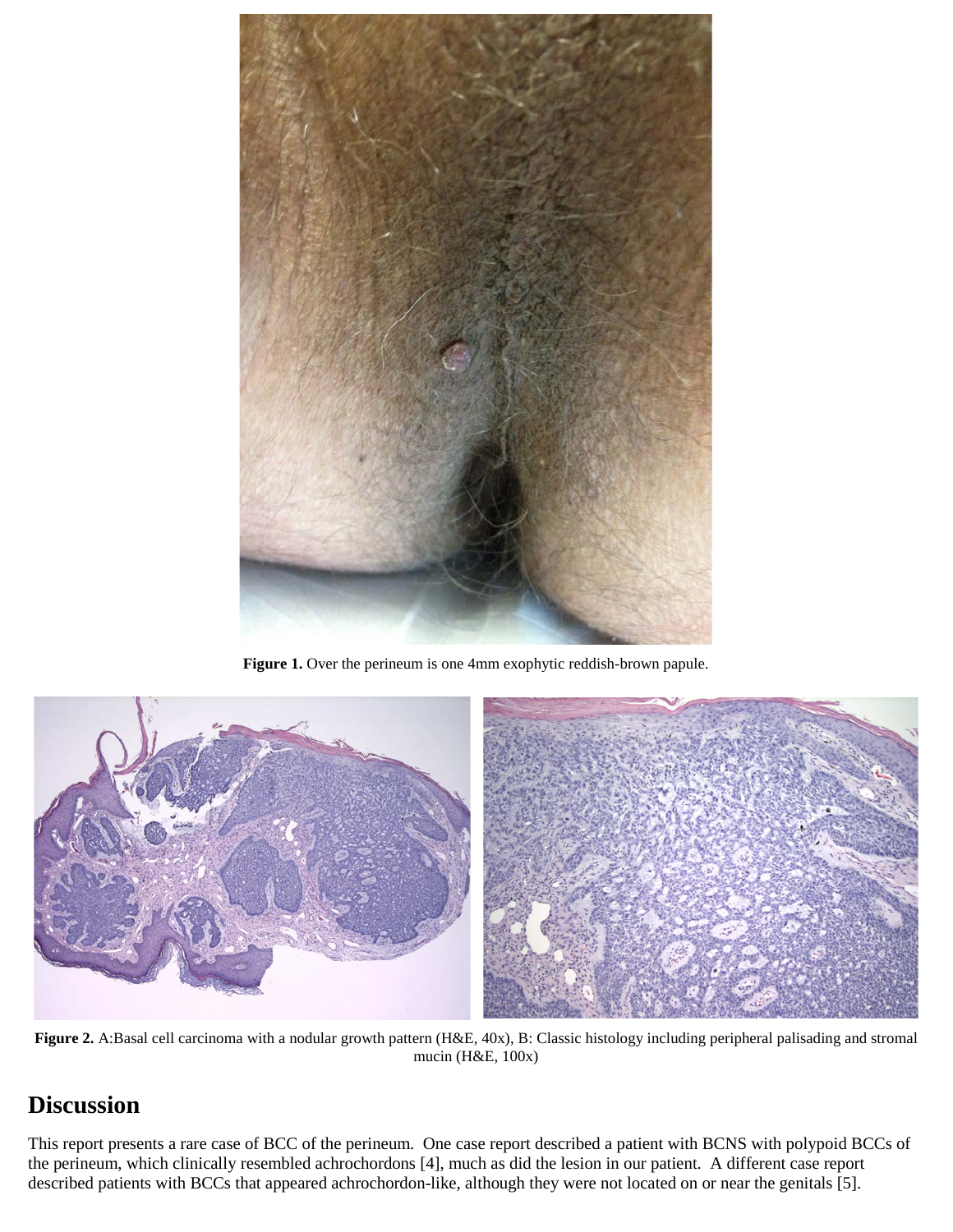Gibson and Ahmed performed a retrospective review of a 20 year period at their institution and found that 0.27% (51) of BCCs were located in the perianal and genital regions. Lesions averaged 1.95cm in size with an average age of 0.73, and most (32) were treated with wide excision [6]. In a broader evaluation of all BCCs in covered areas, 26% were found on non sun-exposed sites with 6 located on the genital, perineal, and perianal areas [3].

BCCs of the vulva are rare; various studies quote their prevalence as high as 1.7% [7] or as low as less than 1% [8] of all BCCs. De Giorgi and colleagues found the average size among the 63 cases at their institution to be 2.1cm [7]. Affected women were on average in their 70s [8-10] and most were treated with wide local excision [7,9]. However, one case affecting the left labium major with clitoral involvement was treated with hemi-vulvectomy and bilateral inguinofemoral lymph node dissection [10].

 Several case reports detail the occurrence of BCCs on the scrotum, with one review suggesting that 50% are initially misdiagnosed [11] leading to 8 [12], 10 [13], and 51-year [14] delays in diagnosis. Among these was a rare case of giant ( $>5cm$ ) BCC of the scrotum [13]. Most cases were treated with wide local excision [12,14,15]. The largest cohort comes from a review of all patients diagnosed with BCC of the scrotum between 2000 and 2010 in China.. Ten patients were found to have scrotal BCCs with a median age of 70. Lesions presented as red nodules and brownish plaques and all were treated with wide local excision [11]. In the perianal region, one report describes a polypoid BCC [16] and an older report describes two BCCs of the anus [17].

Although rare, BCCs do occur in covered and sun-protected areas. New research sheds light on the origins and pathogenesis of this malignancy. Overactive hedgehog signaling is known to be a marker of BCC and is required for its growth [18]. Genetically, BCCs exhibit a high frequency of mutations in SMOH and PTCH1 [19]. Newman and Leffell found that BCCs are four times more likely to appear on embryonic fusion planes—the location of primordial migration of mesenchymal cells into early facial processes—than other areas of the central face [5].

Data suggests that diagnosis of BCCs in unusual locations is often delayed owing to lack of clinical suspicion. Therefore, it is important for clinicians to consider it in their differential diagnosis, particularly of non-healing lesions. Further research regarding the pathophysiology of this malignancy is needed to elucidate its occurrence in UV-naïve areas. Our patient had no personal history of skin cancers or toxic exposures that might predispose him to unusual malignancies; a yet unidentified mechanism is at work. A small body of evidence proposes trauma as an etiology for BCCs [20], which may have a role in the perineum and genitals where frictional forces can be great.

## **Conclusion**

BCCs are not exclusively dependent on UV exposure and can appear in sun-protected areas such as the perineum. Clinicians must consider BCC in the differential diagnosis of patients with lesions in such regions.

## **References**

- 1. Rubin AI, Chen EH, Ratner D. Basal-cell carcinoma. The New England journal of medicine. 2005;353(21):2262-9. doi: 10.1056/NEJMra044151. [PMID: 16306523].
- 2. Raasch BA, Buettner PG, Garbe C. Basal cell carcinoma: histological classification and body-site distribution. The British journal of dermatology. 2006;155(2):401-7. doi: 10.1111/j.1365-2133.2006.07234.x. [PMID: 16882181].
- 3. Betti R, Bruscagin C, Inselvini E, Crosti C. Basal cell carcinomas of covered and unusual sites of the body. International journal of dermatology. 1997;36(7):503-5. [PMID: 9268746].
- 4. Wang SQ, Goldberg LH. Multiple polypoid basal cell carcinomas on the perineum of a patient with basal cell nevus syndrome. Journal of the American Academy of Dermatology. 2007;57(2 Suppl):S36-7. doi: 10.1016/j.jaad.2006.08.052. [PMID: 17637368].
- 5. Lortscher DN, Sengelmann RD, Allen SB. Acrochordon-like basal cell carcinomas in patients with basal cell nevus syndrome. Dermatology online journal. 2007;13(2):21. [PMID: 17498440].
- 6. Gibson GE, Ahmed I. Perianal and genital basal cell carcinoma: A clinicopathologic review of 51 cases. Journal of the American Academy of Dermatology. 2001;45(1):68-71. doi: 10.1067/mjd.2001.114588. [PMID: 11423837].
- 7. de Giorgi V, Salvini C, Massi D, Raspollini MR, Carli P. Vulvar basal cell carcinoma: retrospective study and review of literature. Gynecologic oncology. 2005;97(1):192-4. doi: 10.1016/j.ygyno.2004.12.008. [PMID: 15790457].
- 8. Baker GM, Selim MA, Hoang MP. Vulvar adnexal lesions: a 32-year, single-institution review from Massachusetts General Hospital. Archives of pathology & laboratory medicine. 2013;137(9):1237-46. doi: 10.5858/arpa.2012-0434-OA. [PMID: 23991738].
- 9. Benedet JL, Miller DM, Ehlen TG, Bertrand MA. Basal cell carcinoma of the vulva: clinical features and treatment results in 28 patients. Obstetrics and gynecology. 1997;90(5):765-8. doi: 10.1016/S0029-7844(97)00416-X. [PMID: 9351761].